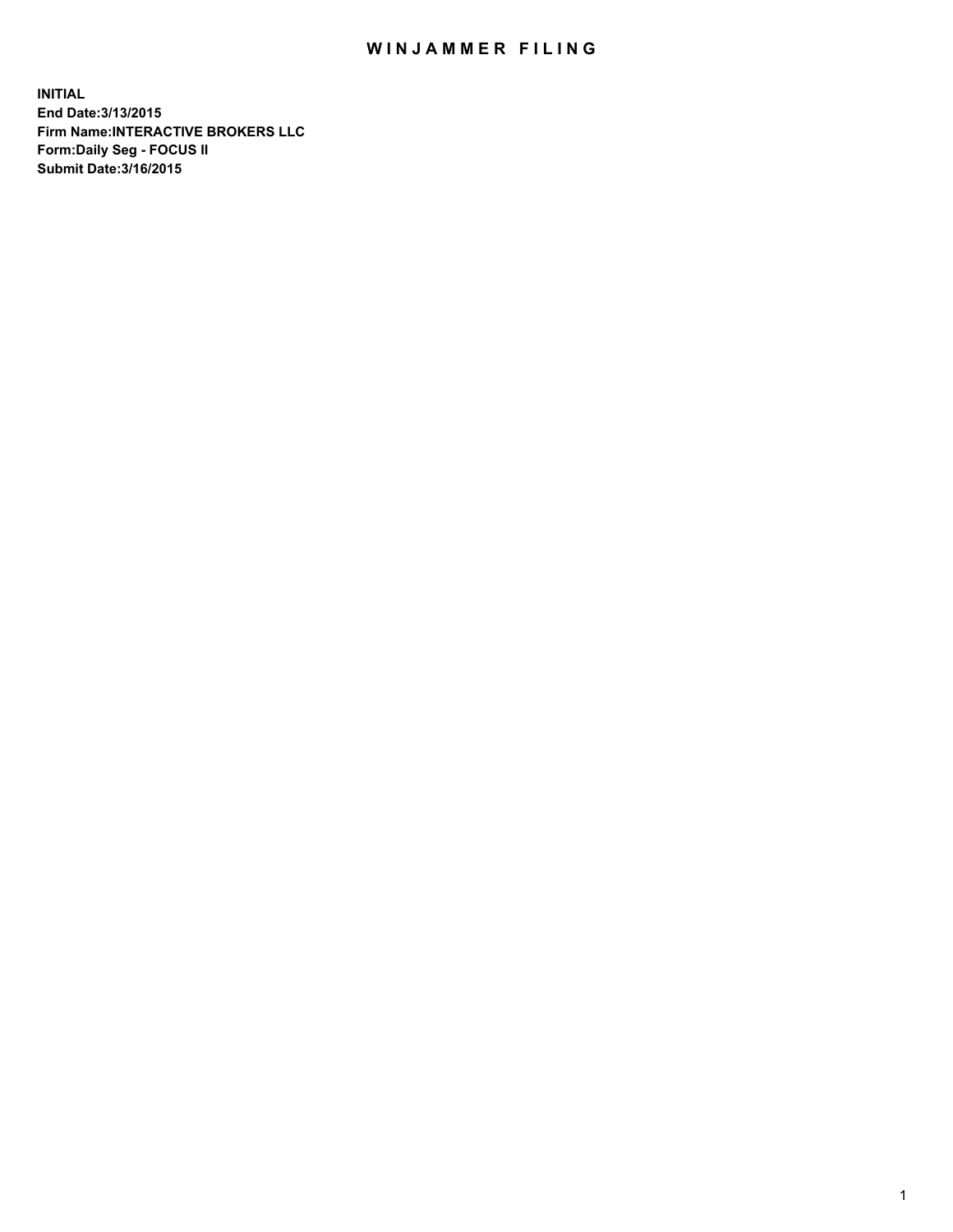## **INITIAL End Date:3/13/2015 Firm Name:INTERACTIVE BROKERS LLC Form:Daily Seg - FOCUS II Submit Date:3/16/2015 Daily Segregation - Cover Page**

| Name of Company<br><b>Contact Name</b><br><b>Contact Phone Number</b><br><b>Contact Email Address</b> | <b>INTERACTIVE BROKERS LLC</b><br><b>Michael Ellman</b><br>203-422-8926<br>mellman@interactivebrokers.co |
|-------------------------------------------------------------------------------------------------------|----------------------------------------------------------------------------------------------------------|
|                                                                                                       | $m$                                                                                                      |
| FCM's Customer Segregated Funds Residual Interest Target (choose one):                                |                                                                                                          |
| a. Minimum dollar amount: ; or                                                                        | <u>0</u>                                                                                                 |
| b. Minimum percentage of customer segregated funds required:% ; or                                    | <u>0</u>                                                                                                 |
| c. Dollar amount range between: and; or                                                               | 155,000,000 245,000,000                                                                                  |
| d. Percentage range of customer segregated funds required between:% and%.                             | 0 <sub>0</sub>                                                                                           |
| FCM's Customer Secured Amount Funds Residual Interest Target (choose one):                            |                                                                                                          |
| a. Minimum dollar amount: ; or                                                                        | <u>0</u>                                                                                                 |
| b. Minimum percentage of customer secured funds required:% ; or                                       | 0                                                                                                        |
| c. Dollar amount range between: and; or                                                               | 80,000,000 120,000,000                                                                                   |
| d. Percentage range of customer secured funds required between:% and%.                                | 0 <sub>0</sub>                                                                                           |
| FCM's Cleared Swaps Customer Collateral Residual Interest Target (choose one):                        |                                                                                                          |
| a. Minimum dollar amount: ; or                                                                        | $\overline{\mathbf{0}}$                                                                                  |
| b. Minimum percentage of cleared swaps customer collateral required:% ; or                            | <u>0</u>                                                                                                 |
| c. Dollar amount range between: and; or                                                               | 0 <sub>0</sub>                                                                                           |
| d. Percentage range of cleared swaps customer collateral required between:% and%.                     | 0 <sub>0</sub>                                                                                           |
| Current ANC:on                                                                                        | 2,344,962,836 13-MAR-2015                                                                                |
| <b>Broker Dealer Minimum</b>                                                                          | 262,795,169                                                                                              |
| Debit/Deficit - CustomersCurrent AmountGross Amount                                                   |                                                                                                          |
| Domestic Debit/Deficit                                                                                | 3,364,248                                                                                                |
| Foreign Debit/Deficit                                                                                 | 4,444,6190                                                                                               |
| Debit/Deficit - Non CustomersCurrent AmountGross Amount                                               |                                                                                                          |
| Domestic Debit/Deficit                                                                                | 0 <sub>0</sub>                                                                                           |
| Foreign Debit/Deficit                                                                                 | 0 <sub>0</sub>                                                                                           |
| Proprietary Profit/Loss                                                                               |                                                                                                          |
| Domestic Profit/Loss                                                                                  | $\overline{\mathbf{0}}$                                                                                  |
| Foreign Profit/Loss                                                                                   | $\underline{\mathbf{0}}$                                                                                 |
| Proprietary Open Trade Equity                                                                         |                                                                                                          |
| Domestic OTE                                                                                          | 34,918,424                                                                                               |
| Foreign OTE                                                                                           | <u>0</u>                                                                                                 |
| <b>SPAN</b>                                                                                           |                                                                                                          |
| <b>Customer SPAN Calculation</b>                                                                      | 1,269,990,457                                                                                            |
| Non-Customer SPAN Calcualation                                                                        | <u>19,955,475</u>                                                                                        |
| <b>Proprietary Capital Charges</b>                                                                    | 9,308,920                                                                                                |
| Minimum Dollar Amount Requirement                                                                     | 20,000,000 [7465]                                                                                        |
| Other NFA Dollar Amount Requirement                                                                   | 22,003,659 [7475]                                                                                        |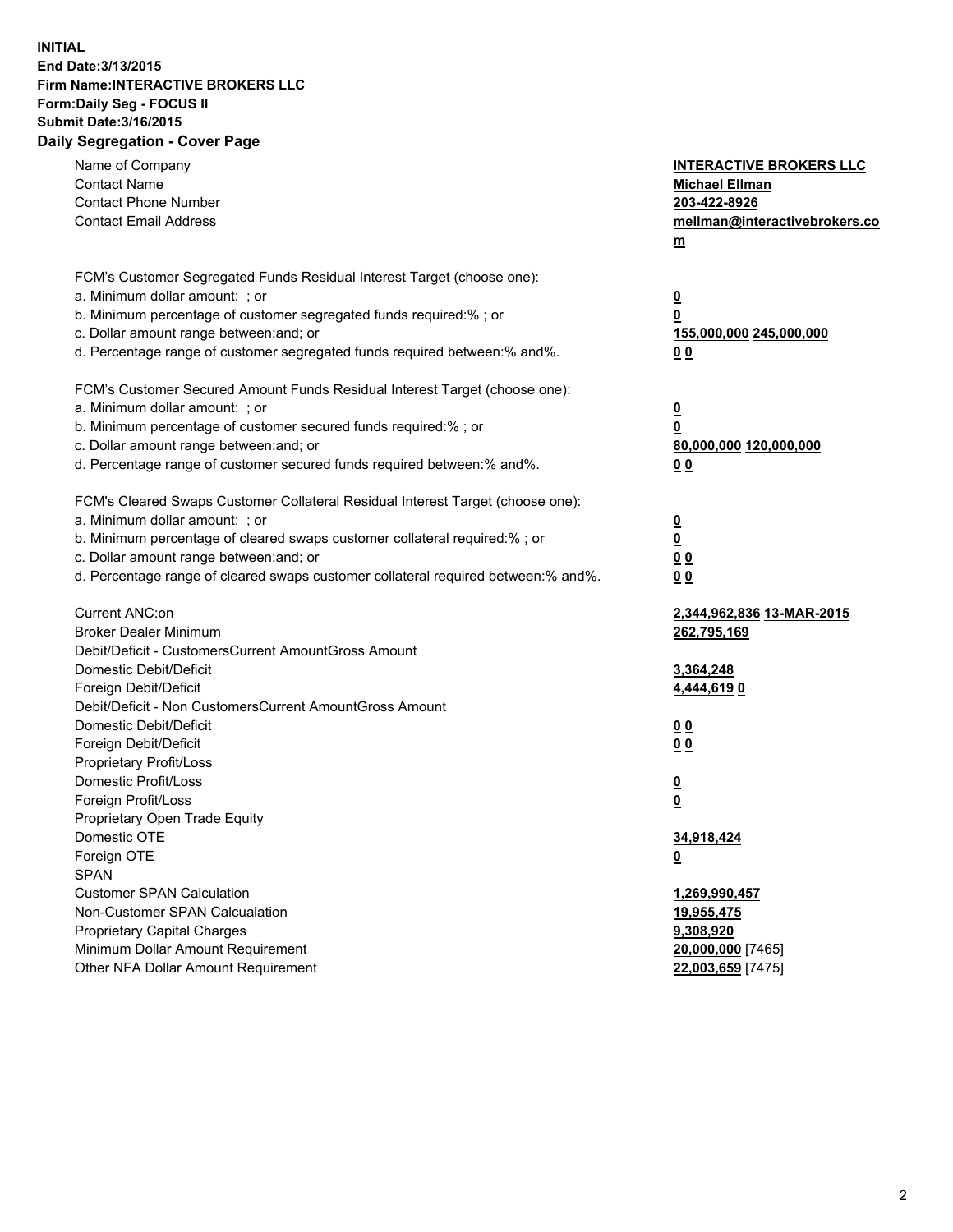## **INITIAL End Date:3/13/2015 Firm Name:INTERACTIVE BROKERS LLC Form:Daily Seg - FOCUS II Submit Date:3/16/2015 Daily Segregation - Secured Amounts**

|     | Daily Ocglegation - Occarea Anioants                                                                       |                                                |
|-----|------------------------------------------------------------------------------------------------------------|------------------------------------------------|
|     | Foreign Futures and Foreign Options Secured Amounts                                                        |                                                |
|     | Amount required to be set aside pursuant to law, rule or regulation of a foreign                           | $0$ [7305]                                     |
|     | government or a rule of a self-regulatory organization authorized thereunder                               |                                                |
| 1.  | Net ledger balance - Foreign Futures and Foreign Option Trading - All Customers                            |                                                |
|     | A. Cash                                                                                                    | 384,172,610 [7315]                             |
|     | B. Securities (at market)                                                                                  | $0$ [7317]                                     |
| 2.  | Net unrealized profit (loss) in open futures contracts traded on a foreign board of trade                  | 9,889,880 [7325]                               |
| 3.  | Exchange traded options                                                                                    |                                                |
|     | a. Market value of open option contracts purchased on a foreign board of trade                             | 216,215 [7335]                                 |
|     | b. Market value of open contracts granted (sold) on a foreign board of trade                               | -93,375 [7337]                                 |
| 4.  | Net equity (deficit) (add lines 1.2. and 3.)                                                               | 394,185,330 [7345]                             |
| 5.  | Account liquidating to a deficit and account with a debit balances - gross amount                          | 4,444,619 [7351]                               |
|     | Less: amount offset by customer owned securities                                                           | 0 [7352] 4,444,619 [7354]                      |
| 6.  | Amount required to be set aside as the secured amount - Net Liquidating Equity                             | 398,629,949 [7355]                             |
|     | Method (add lines 4 and 5)                                                                                 |                                                |
| 7.  | Greater of amount required to be set aside pursuant to foreign jurisdiction (above) or line                | 398,629,949 [7360]                             |
|     | 6.                                                                                                         |                                                |
|     | FUNDS DEPOSITED IN SEPARATE REGULATION 30.7 ACCOUNTS                                                       |                                                |
| 1.  | Cash in banks                                                                                              |                                                |
|     | A. Banks located in the United States                                                                      | 39,752,771 [7500]                              |
|     | B. Other banks qualified under Regulation 30.7                                                             | 0 [7520] 39,752,771 [7530]                     |
| 2.  | Securities                                                                                                 |                                                |
|     | A. In safekeeping with banks located in the United States                                                  | 328,722,658 [7540]                             |
|     | B. In safekeeping with other banks qualified under Regulation 30.7                                         | 0 [7560] 328,722,658 [7570]                    |
| 3.  | Equities with registered futures commission merchants                                                      |                                                |
|     | A. Cash                                                                                                    | $0$ [7580]                                     |
|     | <b>B.</b> Securities                                                                                       | $0$ [7590]                                     |
|     | C. Unrealized gain (loss) on open futures contracts                                                        | $0$ [7600]                                     |
|     | D. Value of long option contracts                                                                          | $0$ [7610]                                     |
|     | E. Value of short option contracts                                                                         | 0 [7615] 0 [7620]                              |
| 4.  | Amounts held by clearing organizations of foreign boards of trade                                          |                                                |
|     | A. Cash                                                                                                    | $0$ [7640]                                     |
|     | <b>B.</b> Securities                                                                                       | $0$ [7650]                                     |
|     | C. Amount due to (from) clearing organization - daily variation                                            | $0$ [7660]                                     |
|     | D. Value of long option contracts                                                                          | $0$ [7670]                                     |
|     | E. Value of short option contracts                                                                         | 0 [7675] 0 [7680]                              |
| 5.  | Amounts held by members of foreign boards of trade                                                         |                                                |
|     | A. Cash                                                                                                    | 126,521,533 [7700]                             |
|     | <b>B.</b> Securities                                                                                       | $0$ [7710]                                     |
|     | C. Unrealized gain (loss) on open futures contracts                                                        | 7,050,878 [7720]                               |
|     | D. Value of long option contracts                                                                          | 216,209 [7730]                                 |
|     | E. Value of short option contracts                                                                         | <mark>-93,373</mark> [7735] 133,695,247 [7740] |
| 6.  | Amounts with other depositories designated by a foreign board of trade                                     | $0$ [7760]                                     |
| 7.  | Segregated funds on hand                                                                                   | $0$ [7765]                                     |
| 8.  | Total funds in separate section 30.7 accounts                                                              | 502,170,676 [7770]                             |
| 9.  | Excess (deficiency) Set Aside for Secured Amount (subtract line 7 Secured Statement<br>Page 1 from Line 8) | 103,540,727 [7380]                             |
| 10. | Management Target Amount for Excess funds in separate section 30.7 accounts                                | 80,000,000 [7780]                              |
| 11. | Excess (deficiency) funds in separate 30.7 accounts over (under) Management Target                         | 23,540,727 [7785]                              |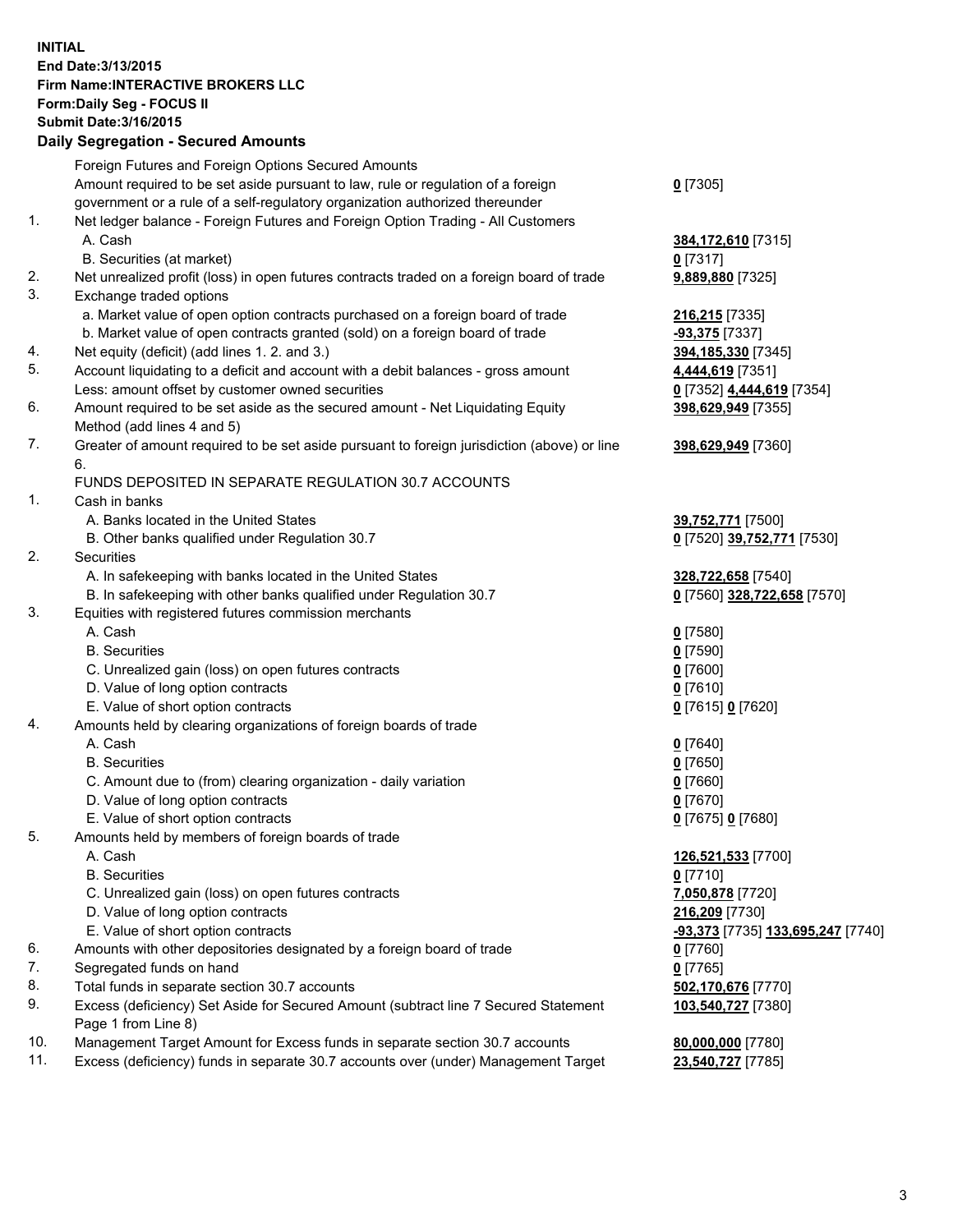**INITIAL End Date:3/13/2015 Firm Name:INTERACTIVE BROKERS LLC Form:Daily Seg - FOCUS II Submit Date:3/16/2015 Daily Segregation - Segregation Statement** SEGREGATION REQUIREMENTS(Section 4d(2) of the CEAct) 1. Net ledger balance A. Cash **2,669,921,956** [7010] B. Securities (at market) **0** [7020] 2. Net unrealized profit (loss) in open futures contracts traded on a contract market **17,998,777** [7030] 3. Exchange traded options A. Add market value of open option contracts purchased on a contract market **139,595,848** [7032] B. Deduct market value of open option contracts granted (sold) on a contract market **-203,049,303** [7033] 4. Net equity (deficit) (add lines 1, 2 and 3) **2,624,467,278** [7040] 5. Accounts liquidating to a deficit and accounts with debit balances - gross amount **3,364,248** [7045] Less: amount offset by customer securities **0** [7047] **3,364,248** [7050] 6. Amount required to be segregated (add lines 4 and 5) **2,627,831,526** [7060] FUNDS IN SEGREGATED ACCOUNTS 7. Deposited in segregated funds bank accounts A. Cash **351,016,989** [7070] B. Securities representing investments of customers' funds (at market) **1,396,315,426** [7080] C. Securities held for particular customers or option customers in lieu of cash (at market) **0** [7090] 8. Margins on deposit with derivatives clearing organizations of contract markets A. Cash **16,058,464** [7100] B. Securities representing investments of customers' funds (at market) **115,071,353** [7110] C. Securities held for particular customers or option customers in lieu of cash (at market) **0** [7120] 9. Net settlement from (to) derivatives clearing organizations of contract markets **2,429,570** [7130] 10. Exchange traded options A. Value of open long option contracts **2,892,332** [7132] B. Value of open short option contracts **-15,595,975** [7133] 11. Net equities with other FCMs A. Net liquidating equity **-14,766,885** [7140] B. Securities representing investments of customers' funds (at market) **977,679,502** [7160] C. Securities held for particular customers or option customers in lieu of cash (at market) **0** [7170] 12. Segregated funds on hand **0** [7150] 13. Total amount in segregation (add lines 7 through 12) **2,831,100,776** [7180] 14. Excess (deficiency) funds in segregation (subtract line 6 from line 13) **203,269,250** [7190] 15. Management Target Amount for Excess funds in segregation **155,000,000** [7194]

16. Excess (deficiency) funds in segregation over (under) Management Target Amount Excess

**48,269,250** [7198]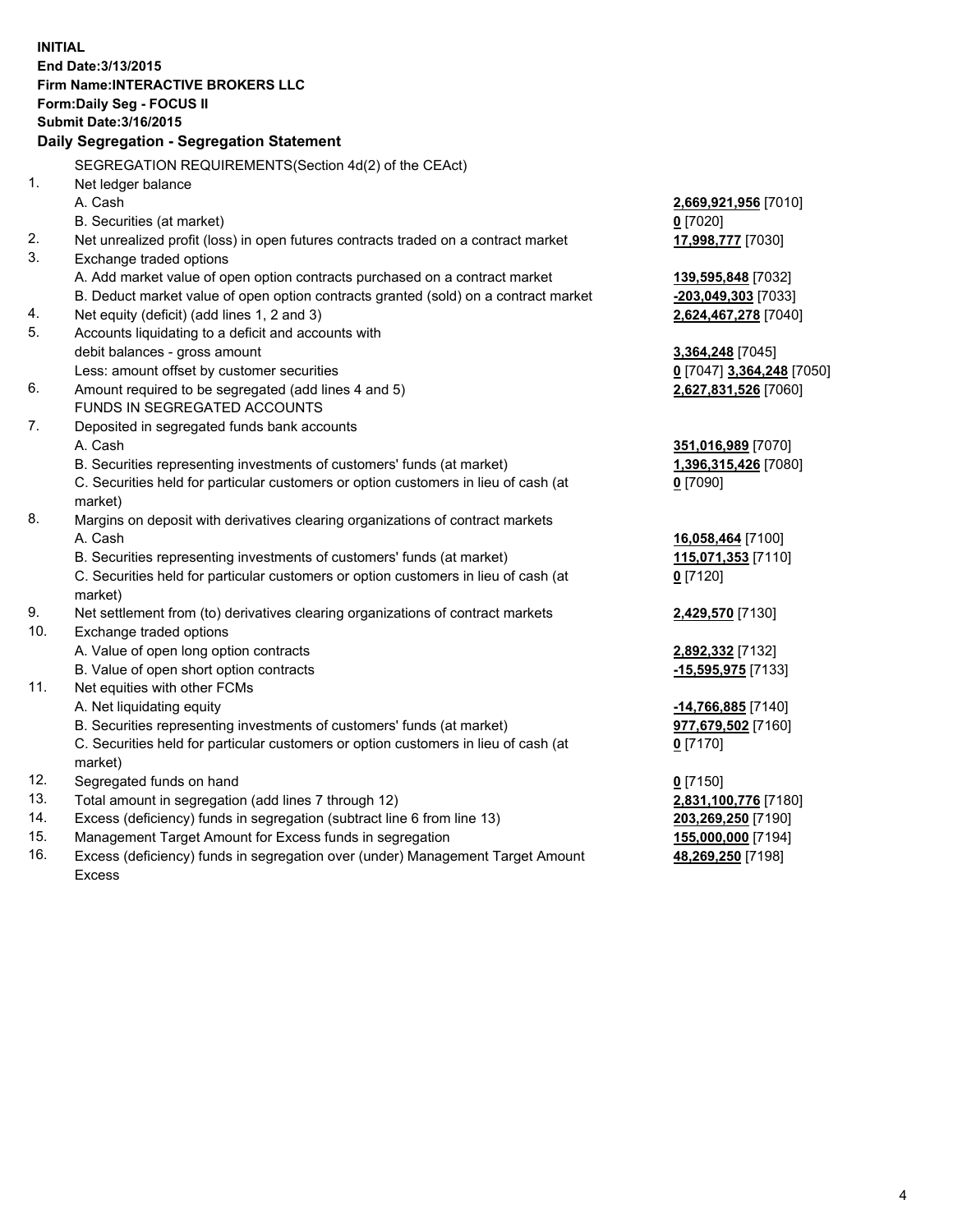## **INITIAL End Date:3/13/2015 Firm Name:INTERACTIVE BROKERS LLC Form:Daily Seg - FOCUS II Submit Date:3/16/2015 Daily Segregation - Supplemental**

| $\blacksquare$           | Total gross margin deficiencies - Segregated Funds Origin                              | 348,496 [9100] |
|--------------------------|----------------------------------------------------------------------------------------|----------------|
| $\blacksquare$           | Total gross margin deficiencies - Secured Funds Origin                                 | 318,951 [9101] |
| $\blacksquare$           | Total gross margin deficiencies - Cleared Swaps Customer Collateral Funds Origin       | $0$ [9102]     |
| $\blacksquare$           | Total gross margin deficiencies - Noncustomer and Proprietary Accounts Origin          | $0$ [9103]     |
| $\blacksquare$           | Total number of accounts contributing to total gross margin deficiencies - Segregated  | 10 [9104]      |
|                          | Funds Origin                                                                           |                |
| $\blacksquare$           | Total number of accounts contributing to total gross margin deficiencies - Secured     | 8 [9105]       |
|                          | Funds Origin                                                                           |                |
| $\blacksquare$           | Total number of accounts contributing to the total gross margin deficiencies - Cleared | $0$ [9106]     |
|                          | Swaps Customer Collateral Funds Origin                                                 |                |
| $\overline{\phantom{a}}$ | Total number of accounts contributing to the total gross margin deficiencies -         | $0$ [9107]     |
|                          | Noncustomer and Proprietary Accounts Origin                                            |                |
| $\overline{\phantom{a}}$ | Upload a copy of the firm's daily margin report the FCM uses to issue margin calls     |                |
|                          | which corresponds with the reporting date.                                             |                |

03.13.2015 Commodity Margin Deficiency Report.xls